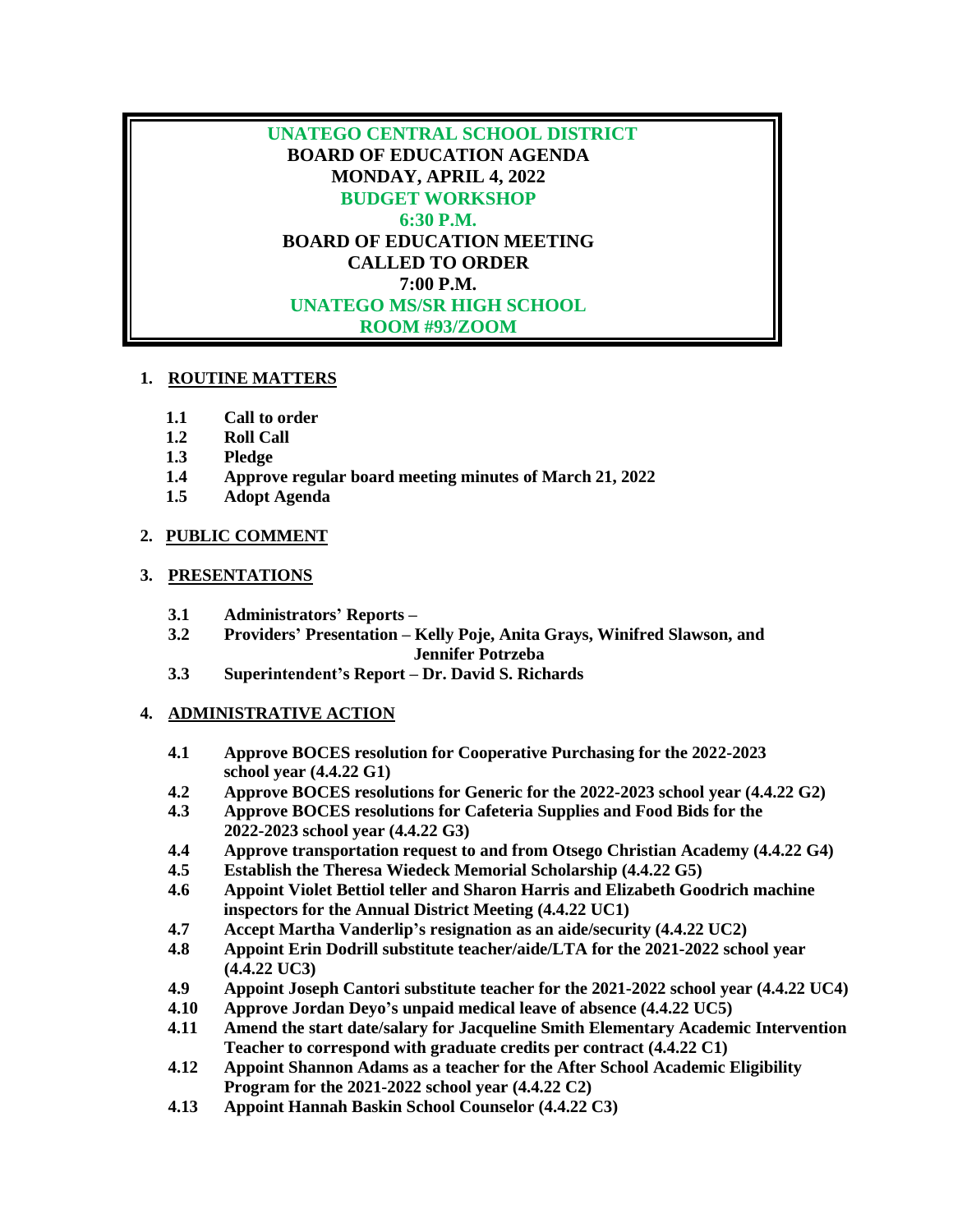**Board Agenda 4.4.22 PG: 2**

## **5. PUBLIC COMMENT**

## **6. ROUND TABLE DISCUSSION/QUESTIONS**

#### **7. EXECUTIVE SESSION (IF NECESSARY)**

 **Upon a majority vote of its total membership, taken in open meeting pursuant to a motion identifying the general area of the subject or subjects to be considered, a public body may conduct an executive session for the below enumerated purposes only, provided, however, that no action by formal vote shall be taken to appropriate public moneys:** 

- **A. matters which may imperil the public safety if disclosed;**
- **B. any matter which may disclose the identity of a law enforcement agent or informer;**
- **C. information relating to current or future investigation or prosecution of a criminal offense which would imperil effective law enforcement if disclosed;**
- **D. discussions regarding proposed, pending, or current litigation;**
- **E. collective negotiations pursuant to article fourteen of the civil service law;**
- **F. the medical, financial, credit or employment history of a particular person or corporation, or matters leading to the appointment, employment, promotion, demotion, discipline, suspension, dismissal, or removal of a particular person or corporation;**
- **G. the preparation, grading or administration of examination; and**
- **H. the proposed acquisition, sale, or lease of real property or the proposed Acquisition of securities, or sale or exchange of securities held by such public body, but only when publicity would substantially affect the value thereof;**
- **I. any matter made confidential by federal or state law.**

## **8. ADJOURN**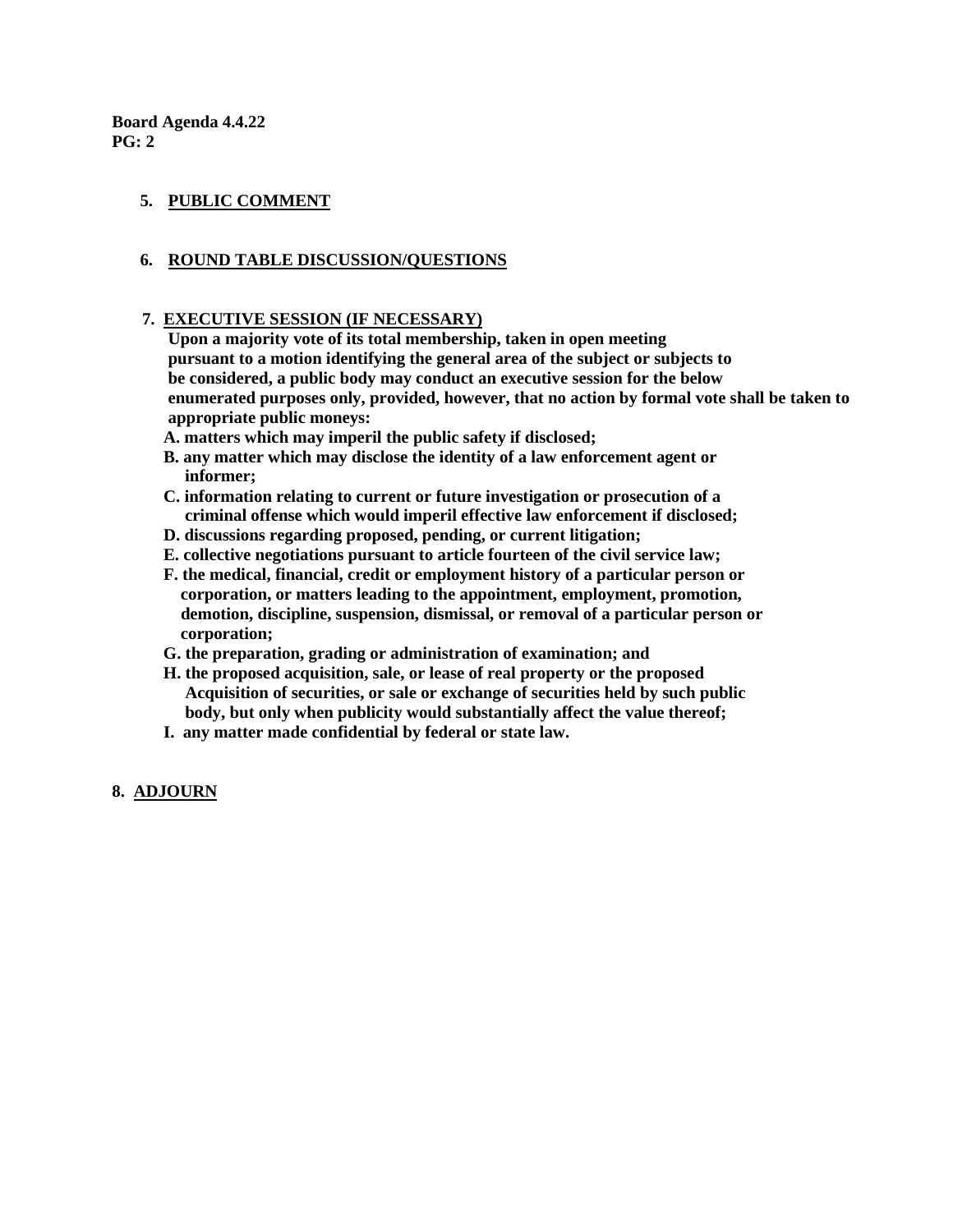#### **Board Agenda 4.4.22 PG: 3**

## **4.1**

## **4.4.22 G1**

**RESOLVED: Upon the recommendation of the Superintendent of Schools that this Board does hereby authorize BOCES to award bids on the behalf of the participating school district for Cooperative Purchasing for the 2022-2023 school year as presented.**

## **4.2**

## **4.4.22 G2**

**RESOLVED: Upon the recommendation of the Superintendent of Schools that this Board does hereby authorize BOCES to award bids on behalf of the districts in the preparation, advertising, and tabulation of bids but specifies that bids are to be awarded by individual district's Board of Education based on the information supplied by BOCES for Generic for the 2022-2023 school year as presented.**

## **4.3**

## **4.4.22 G3**

**RESOLVED: Upon the recommendation of the Superintendent of Schools that this Board does hereby approve a committee to act in the district's behalf and for the district to abide by committee recommendations and award of bids for Cafeteria Supplies and Food bid for the 2022-2023 school year as presented.** 

## **4.4**

## **4.4.22 G4**

**RESOLVED: Upon the recommendation of the Superintendent of Schools that this Board does hereby approve transportation request to and from Otsego Christian Academy as presented.** 

## **4.5**

## **4.4.22 G5**

**RESOLVED: Upon the recommendation of the Superintendent of Schools that this Board does hereby establish the Theresa Wiedeck Memorial scholarship as presented.**

## **4.6**

## **4.4.22 UC1**

**RESOLVED: Upon the recommendation of the Superintendent of Schools that this Board does hereby appoint Violet Bettiol teller and Sharon Harris and Elizabeth Goodrich machine inspectors for the Annual District Meeting at a rate of \$100/day.** 

## **4.7**

## **4.4.22 UC2**

**RESOLVED: Upon the recommendation of the Superintendent of Schools that this Board does hereby accept, with regret and appreciation, Martha Vanderlip's resignation due to retirement as an aide/security, effective June 30, 2022.**

## **4.8**

## **4.4.22 UC3**

**RESOLVED: Upon the recommendation of the Superintendent of Schools that this Board does hereby appoint Erin Dodrill as substitute teacher/aide/LTA for the 2021-2022 school year as presented.**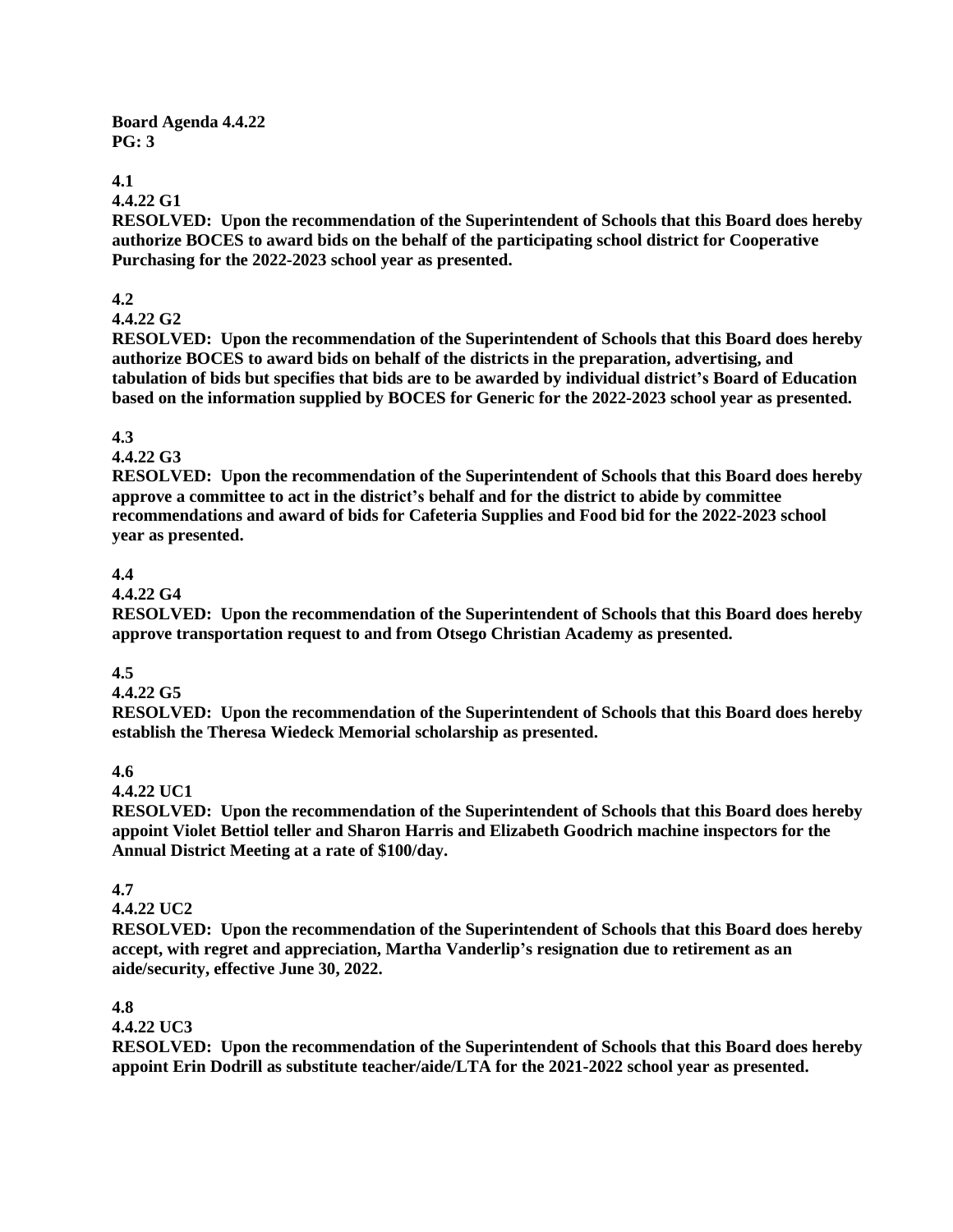**Board Agenda 4.4.22 PG: 4**

## **4.9**

#### **4.4.22 UC4**

**RESOLVED: Upon the recommendation of the Superintendent of Schools that this Board does hereby appoint Joseph Cantori as substitute teacher for the 2021-2022 school year as presented.** 

## **4.10**

## **4.4.22 UC5**

**RESOLVED: Upon the recommendation of the Superintendent of Schools that this Board does hereby approve the unpaid medical leave of absence for Jordan Deyo from March 14, 2022, to March 29, 2022 as presented.**

#### **4.11**

#### **4.4.22 C1**

**RESOLVED: Upon the recommendation of the Superintendent of Schools that this Board does hereby amend the original appointment date and salary of Jacqueline Smith, to a three-year probationary appointment in the tenure area of Elementary Education Teacher effective date April 25, 2022, and ending April 24, 2025, Masters Step 9 +45, salary \$65,344 pro-rated, to correspond with graduate credits per contract.**

## **4.12**

#### **4.4.22 C2**

**RESOLVED: Upon the recommendation of the Superintendent of Schools that this Board does hereby appoint Shannon Adams as a teacher for the After School Academic Eligibility Program for the 2021- 2022 school year as presented.**

### **4.13**

#### **4.4.22 C3**

**RESOLVED: Upon the recommendation of the Superintendent of Schools that this Board does hereby appoint Hannah Baskin, to a four-year probationary appointment in the tenure area of School Counselor, effective date July 1, 2022, and ending June 30, 2026, Masters Step 1 at a salary of \$53,717 as presented. (Replaces Laura Wade)**

**This expiration date is tentative and conditional only. Except to the extent required by the applicable provisions of Section 3012 of the Education Law, in order to be granted tenure the teacher must receive composite or overall annual professional performance review ratings pursuant to Section 3012 c and/or 3012-d of the Education Law of either effective or highly effective in at least three (3) of the four (4) preceding years, and if the teacher receives an ineffective composite or overall rating in the final year of the probationary period the teacher shall not be eligible for tenure at that time.**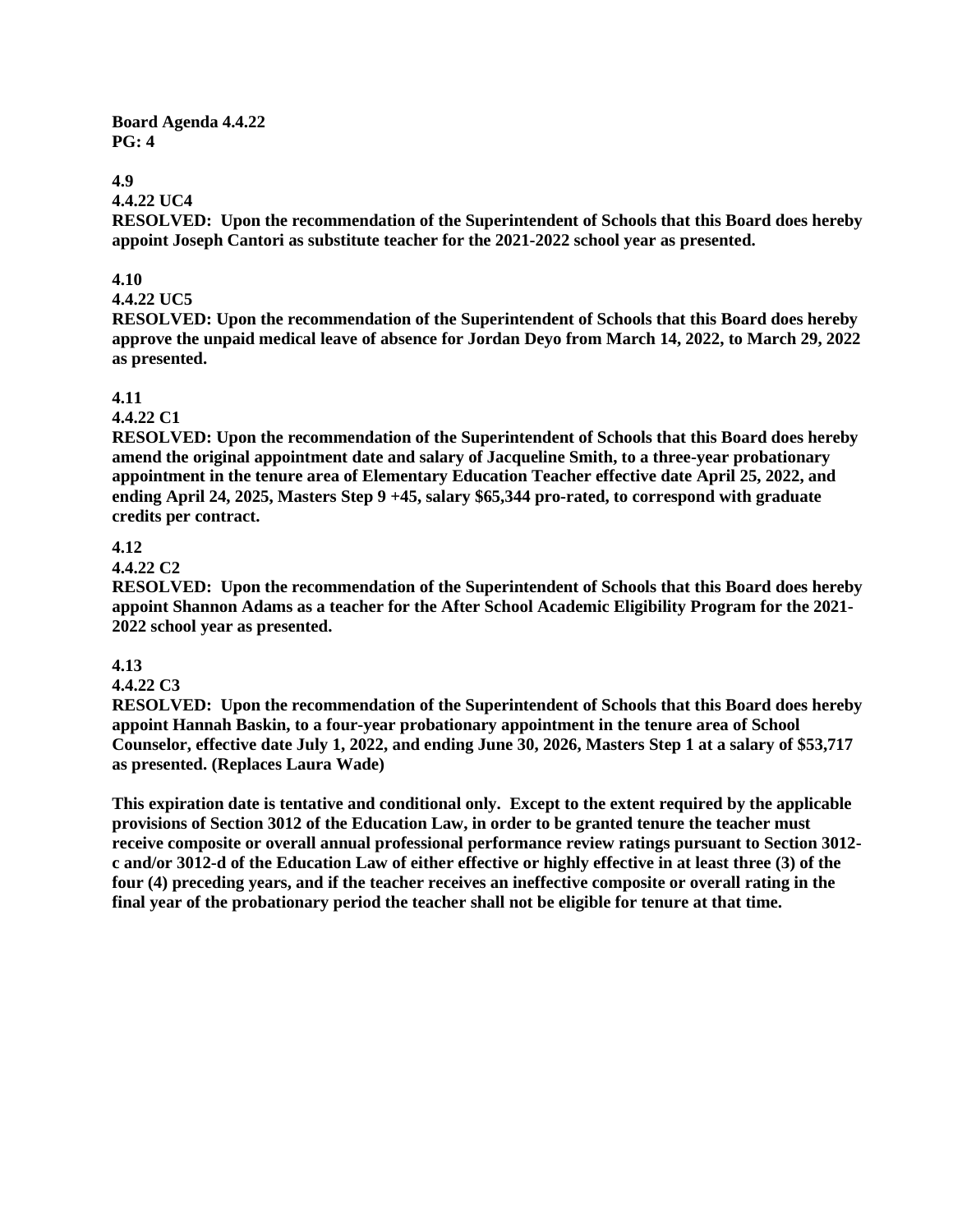

# IMPORTANT MEMO

To: **Participating Members** 

From: Beth Heinlein **Cooperative Purchasing Agent** 

Date: March 23, 2022

Re: Adoption of BOCES Resolutions

Welcome to another year participating in the Cooperative Purchasing Service. As you know our bidding year begins on July 1, 2022, and therefore we must have certain documents in place in order to service your district. Enclosed are the new 2022-2023 Resolutions for the Delaware-Chenango-Madison-Otsego BOCES Cooperative Purchasing Service, along with a Generic Resolution.

Although the Resolutions may, at first glance, appear to be identical, each resolution has a different purpose. In order to eliminate any confusion, a description and explanation for each resolution is listed below:

## A. Cooperative Purchasing Resolution:

To be signed by districts participating in the full Cooperative Purchasing Service. This resolution authorizes BOCES to award bids on behalf of the participating school districts.

## **B.** Generic Resolution:

To be signed by all districts. This resolution authorizes BOCES to act on the behalf of the districts in the preparation, advertising, and tabulation of bids but specifies that bids are to be awarded by the individual districts' Board of Education based on the information supplied by BOCES

## C. Cafeteria Supplies and Food Bid Resolution:

To be signed by districts participating in the Cooperative Food Bid. This resolution appoints a committee to act on the districts' behalf and for the district to abide by the committee recommendations and award of bids.

The appropriate resolutions must be adopted and signed by your School Board and returned to us before July 1, 2022.

Any questions or concerns please do not hesitate to call me at 607-335-1262.

Thank you,

Both Hointoin

**Beth Heinlein**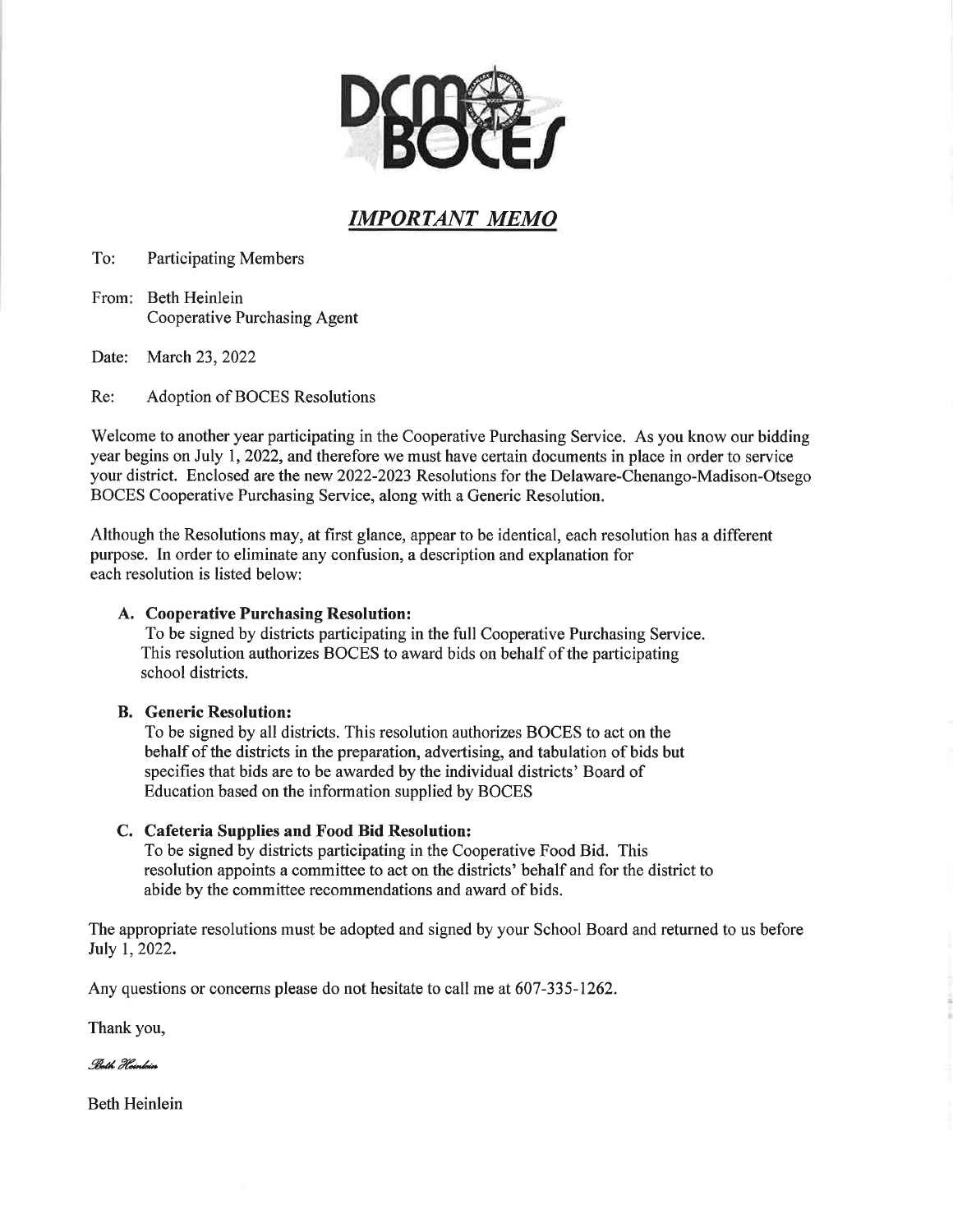#### **RESOLUTION OF BOARD OF EDUCATION**

#### **COOPERATIVE PURCHASING SCHOOL YEAR 2022-2023**

### **WHEREAS,**

The Cooperative Purchasing Service is a plan of a number of public school districts in the Delaware-Chenango-Madison-Otsego BOCES Area in New York, to bid jointly equipment, supplies and contract items, and

#### **WHEREAS.**

The Central School named below is desirous of participating with other districts in the Delaware-Chenango-Madison-Otsego BOCES in the joint bidding of the items mentioned above as authorized by General Municipal Law, Section 119-o, and

## **WHEREAS,**

**County** 

The Central School named below wishes to appoint the Delaware-Chenango-Madison-Otsego BOCES to advertise for bid, accept, tabulate bids and award bids on their behalf; therefore  $\approx 5-100$ 

#### **BE IT RESOLVED,**

That the Board of Education of the Central School listed below hereby appoints the Delaware-Chenango-Madison-Otsego BOCES to represent it in all matters relating above, and designates the Evening Sun Newspaper as the legal publication for all Cooperative Purchasing bid notifications, and,

## $\frac{1}{2}$ BE IT FURTHER RESOLVED,

That the Board of Education of the Central School listed below authorizes the Delaware-Chenango-Madison-Otsego BOCES to represent it in all matters leading up to the entering into a contract for the purchase of the above mentioned commodities, and,

#### BE IT FURTHER RESOLVED.

 $\overline{\mathcal{A}}$ 

a)

That the Board of Education of the Central School listed below agrees to (1) assume its equitable share of the costs of the Cooperative Bidding; (2) abide by majority decisions of the participating districts; (3) abide by the Award of the BOCES Board; (4) and that after the award of the bid it will conduct all negotiations directly with the successful bidder(s).

#### **CERTIFICATION OF DISTRICT CLERK**

, District Clerk of the  $I, \_$ 

**SALE** 

Central School Board of

Education, hereby certifies that the above resolution was adopted by the required majority vote of the Board of Education at its meeting held on

**Signature of District Clerk** 

Date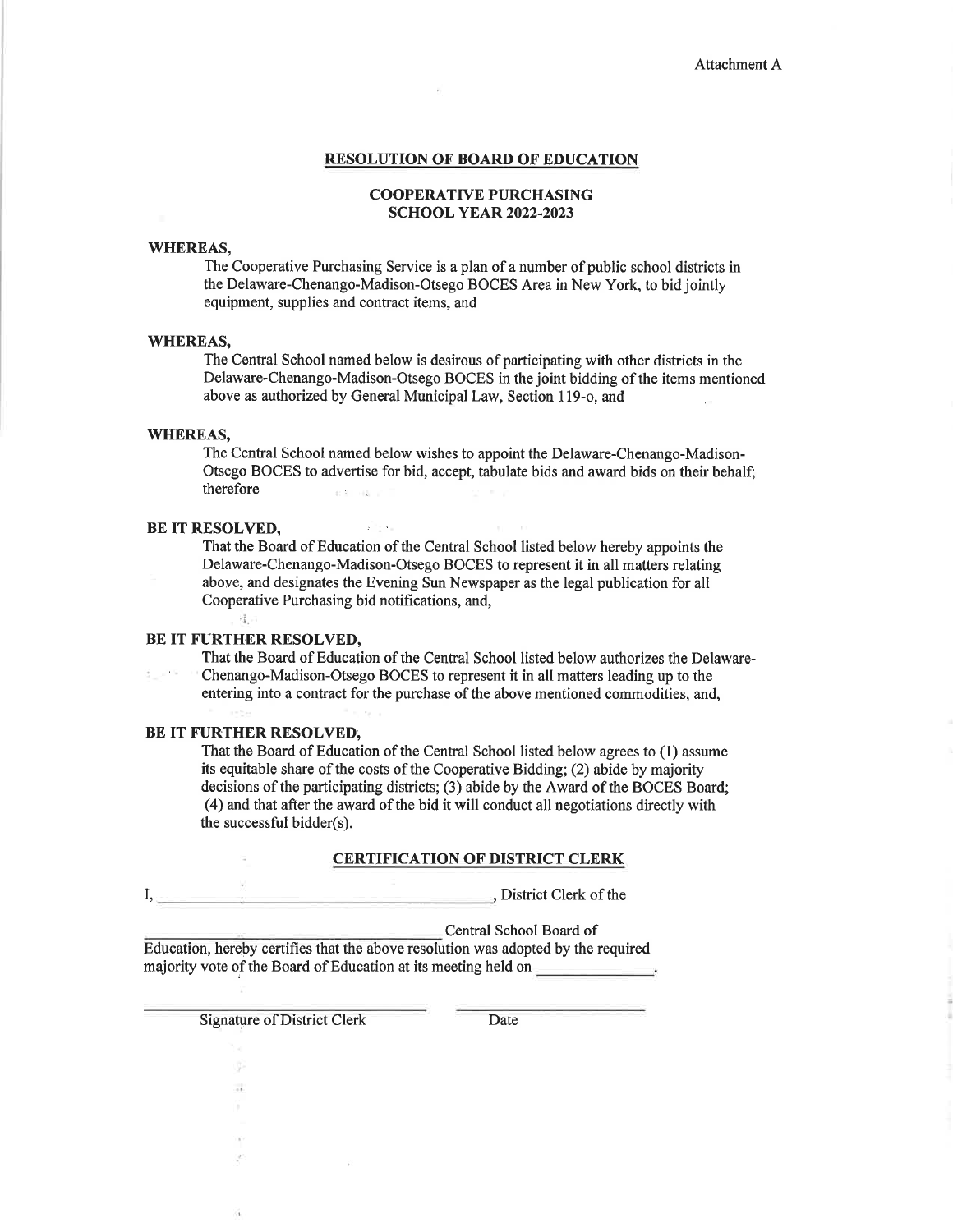#### **RESOLUTION OF BOARD OF EDUCATION**

#### **GENERIC SCHOOL YEAR 2022-2023**

#### **WHEREAS,**

It is a plan of a number of public school districts in the Delaware-Chenango-Madison-Otsego BOCES Area in New York, to bid jointly equipment, supplies and contract items, and

#### **WHEREAS,**

The Central School named below is desirous of participating with other districts in the Delaware-Chenango-Madison-Otsego BOCES Area in the joint bidding of the items mentioned above as authorized by General Municipal Law, Section 119-o, and

#### **WHEREAS.**

The Central School named below wishes to appoint a committee made up of participating schools to assume the responsibility for drafting of specifications, advertising for bids, accepting and opening bids, tabulating bids and providing the information to their Board of Education who will make the awards: therefore

#### **BE IT RESOLVED.**

That the Board of Education of the Central School listed below hereby appoints the Delaware-Chenango-Madison-Otsego BOCES to represent it in all matters relating above, and designates the Evening Sun Newspaper as the legal publication for all Cooperative Purchasing bid notifications and,

## BE IT FURTHER RESOLVED,

That the Board of Education of the Central School listed below authorizes the above committee to represent it in all matters leading up to the entering into a contract for the purchase of the above mentioned items, and,

#### **BE IT FURTHER RESOLVED.**

That the Board of Education of the Central School listed below agrees to (1) abide by majority decisions of the participating districts on quality standards; (2) that it will award contracts based on information provided from the bid; (3) and that after the award of the bid it will conduct all negotiations directly with the successful bidder(s).

#### **CERTIFICATION OF DISTRICT CLERK**

I, District Clerk of the

Central School Board of

Education, hereby certifies that the above resolution was adopted by the required majority vote of the Board of Education at its meeting held on

**Signature of District Clerk** 

Date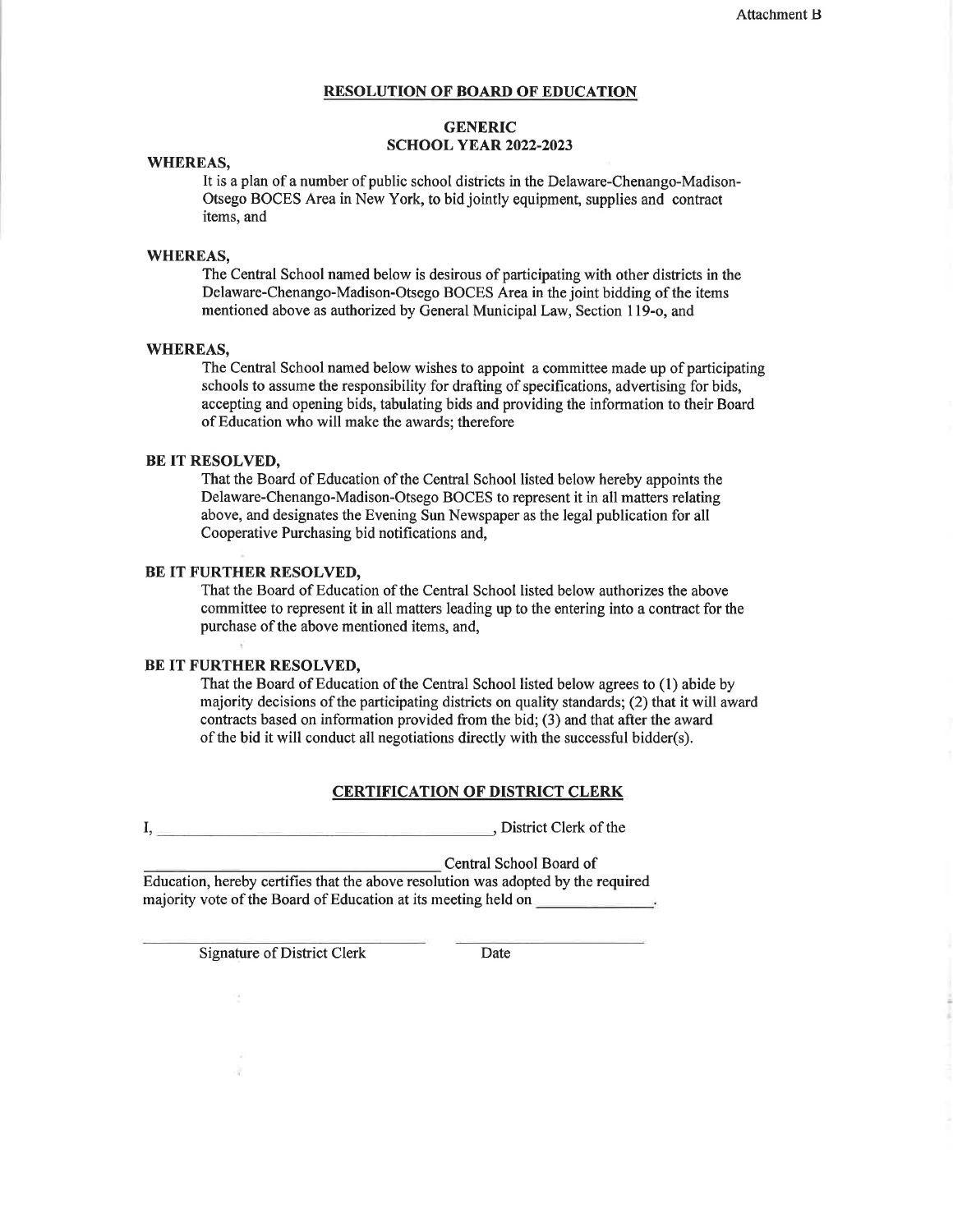#### **RESOLUTION OF BOARD OF EDUCATION**

#### **FOOD and CAFETERIA SUPPLIES SCHOOL YEAR 2022-2023**

#### **WHEREAS,**

It is a plan of a number of public school districts in the Delaware-Chenango-Madison-Otsego BOCES Area in New York, to bid jointly Cafeteria supplies including but not limited to food and paper items, and

#### **WHEREAS,**

The Central School named below is desirous of participating with other districts in the Delaware-Chenango-Madison-Otsego BOCES Area in the joint bidding of the commodities mentioned above as authorized by General Municipal Law, Section 119-o, and

#### **WHEREAS,**

The Central School named below wishes to appoint a committee made up of participating schools to assume the responsibility for drafting of specifications, advertising for bids, accepting and opening bids, tabulating bids and awarding bids and reporting the results to the schools; therefore;

#### **BE IT RESOLVED,**

That the Board of Education of the Central School listed below hereby appoints the Delaware-Chenango-Madison-Otsego BOCES to represent it in all matters relating above, and designates the Evening Sun Newspaper as the legal publication for all Cooperative Purchasing bid notifications, and,

#### BE IT FURTHER RESOLVED,

That the Board of Education of the Central School listed below authorizes the above committee to represent it in all matters leading up to the entering into a contract for the purchase of the above mentioned commodities, and,

#### BE IT FURTHER RESOLVED,

That the Board of Education of the Central School listed below agrees to (1) assume its equitable share of the costs of the Cooperative Bidding; (2) abide by majority decisions of the participating districts on quality standards; (3) that it will award contracts according to the recommendations of the committee; (4) and that after the award of the bid it will conduct all negotiations directly with the successful bidder(s).

## **CERTIFICATION OF DISTRICT CLERK**

District Clerk of the  $I,$ 

Central School Board of

Education, hereby certifies that the above resolution was adopted by the required majority vote of the Board of Education at its meeting held on \_\_\_\_\_\_\_\_\_\_\_\_\_.

**Signature of District Clerk** 

Date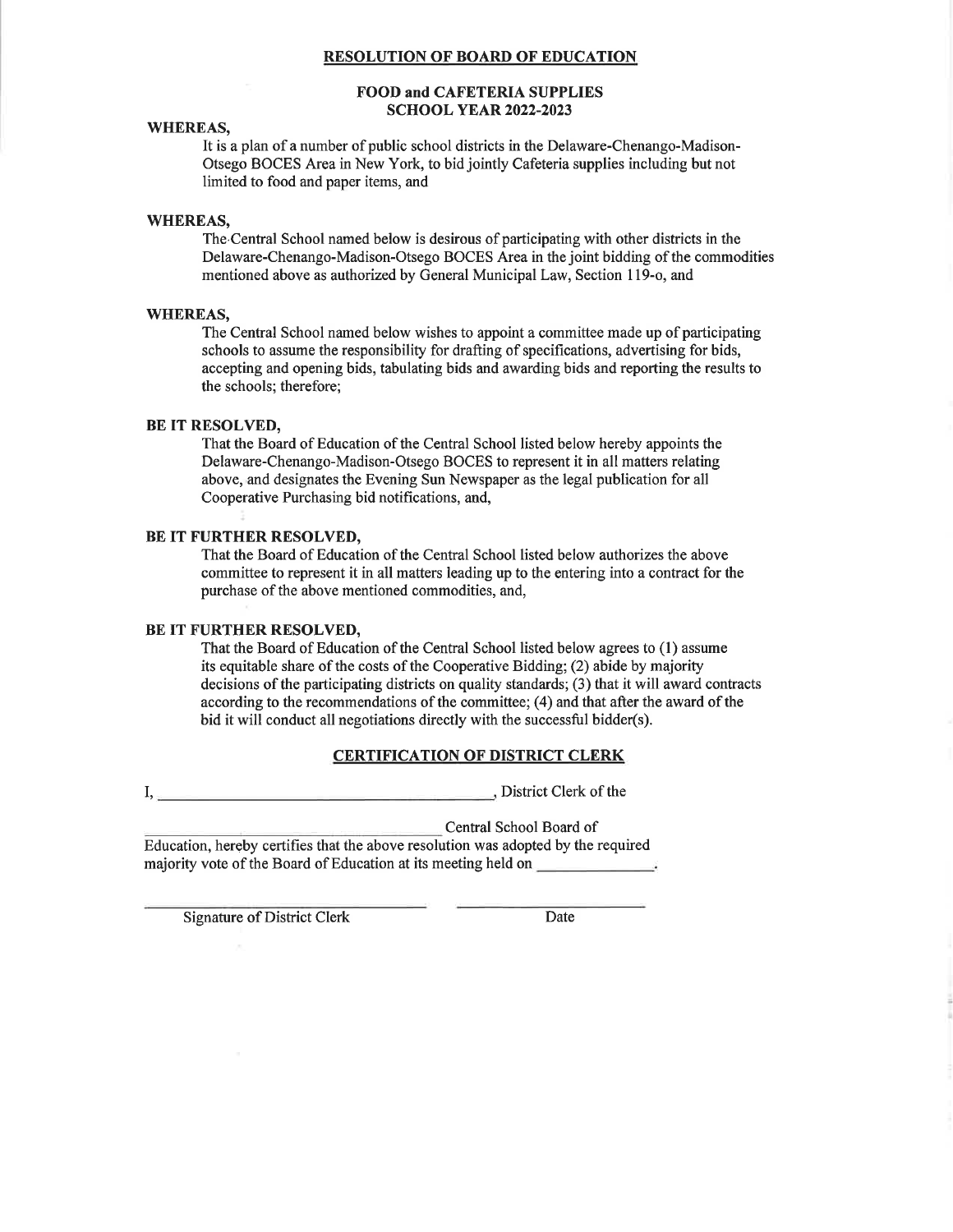

## STUDENT TRANSPORTATION REQUEST FORM

Please fill out this form and give it to your home school district. Notification must be made by April 1st for the following school year, or upon entrance to OCA.

| $1.5 - 1.$       |       |
|------------------|-------|
| (Street Address) |       |
| NY               | 3825  |
| (State)          | (Zip) |
|                  |       |

We, the undersigned parent/guardians would like to request transportation for our child(ren)

Jerek & Onanong Bloomfield<br>to Otsego Christian Academy at the above address for the 22/23 school year. We request that our child (ren) be picked up at the address below.

Thank you for your cooperation.

Sincerely,

<u> Deub Bloomfaal</u>

 $\Lambda$ 

(signature of parent/guardian)

 $3/23/22$ (Date)

(Home Phone/Cell Phone)

(Address)

Emergency contact if parent cannot be reached:

|        | Marcella Bloomfield | Grandmother    |             |
|--------|---------------------|----------------|-------------|
| (Name) |                     | (Relationship) | (Telephone) |

(Name)

(Relationship)

(Telephone)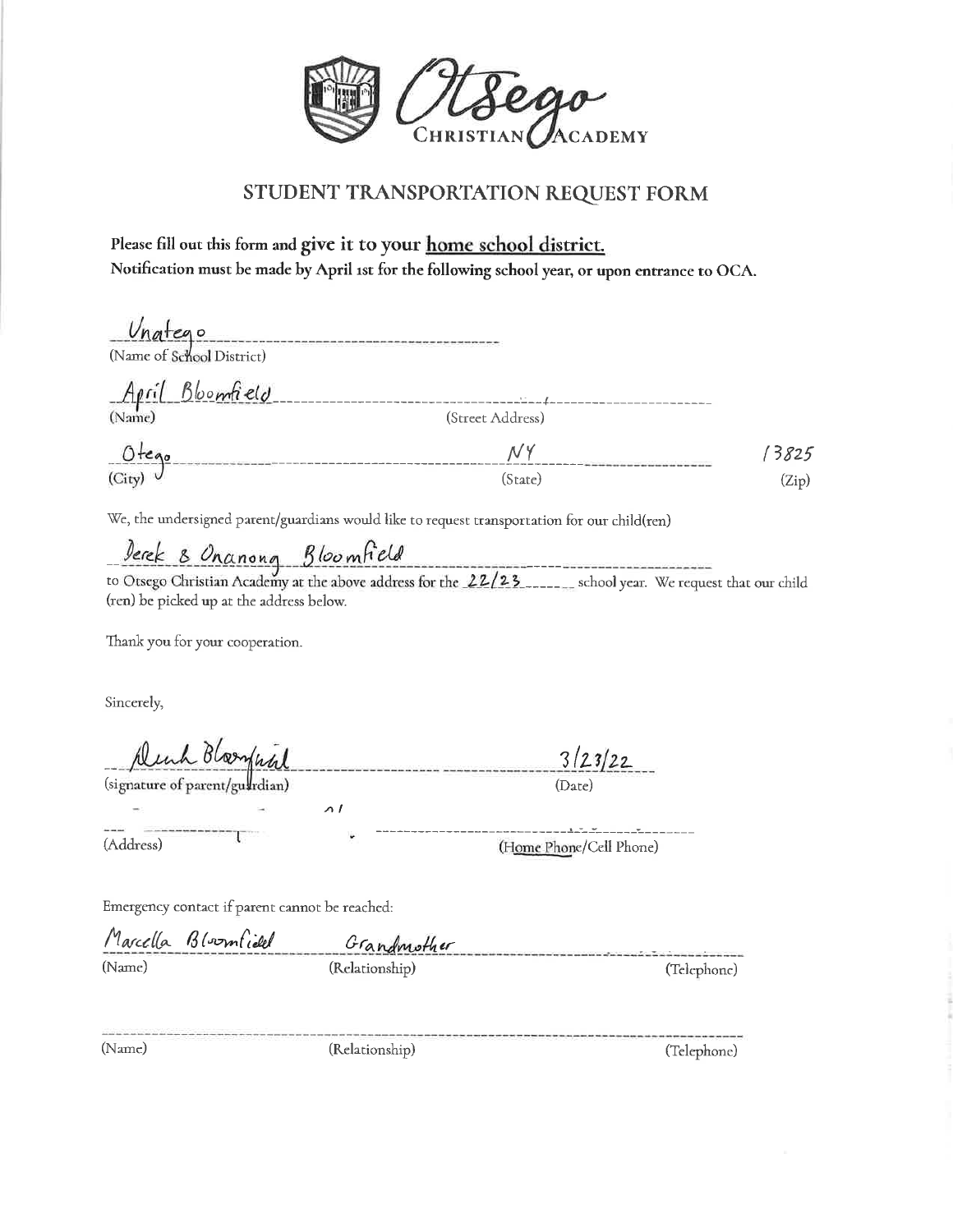## Award is \$500.

The Theresa Wiedeck memorial scholarship is given in loving memory by the Underwood and Wiedeck families. Theresa attended Unatego and graduated in 2001. Theresa was outgoing, charismatic, and always willing to lend an ear or helping hand. Theresa was the senior student of the month in December 2000 and was involved in many activities. She was the Assistant Editor of the year book, Treasurer of Future Business Leaders of America, member of National Honor Society, and captain of the cheerleading squad. Theresa was a first generation college student, after earning her bachelor's degree she held various social work positions to further her desire to help others, especially children.

The Underwood and Wiedeck families would like to see the scholarship awarded on the following criteria:

- $\bullet$ Financial need.
- $\bullet$ Studious with potential for academic success whether it be trade school, community college or a university.

 $\alpha$ 

- Preference to first generation college student.  $\bullet$
- Preference to females.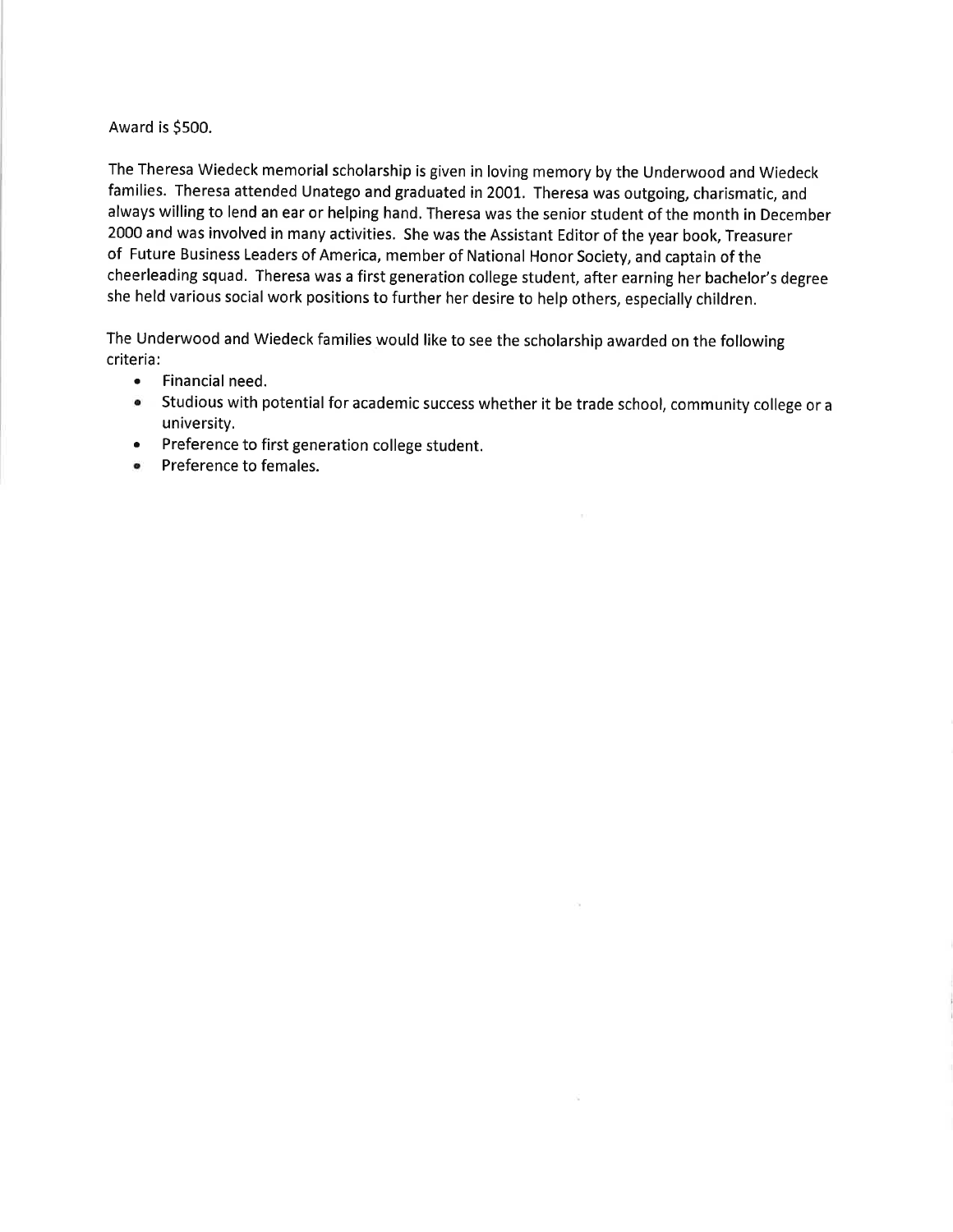March 30, 2022

Dear Mr. Snider, I will be retiring at the end of the<br>2021 - 2022 School year.

Sencerly<br>Narbs Vanderlijs



**BY:** .......................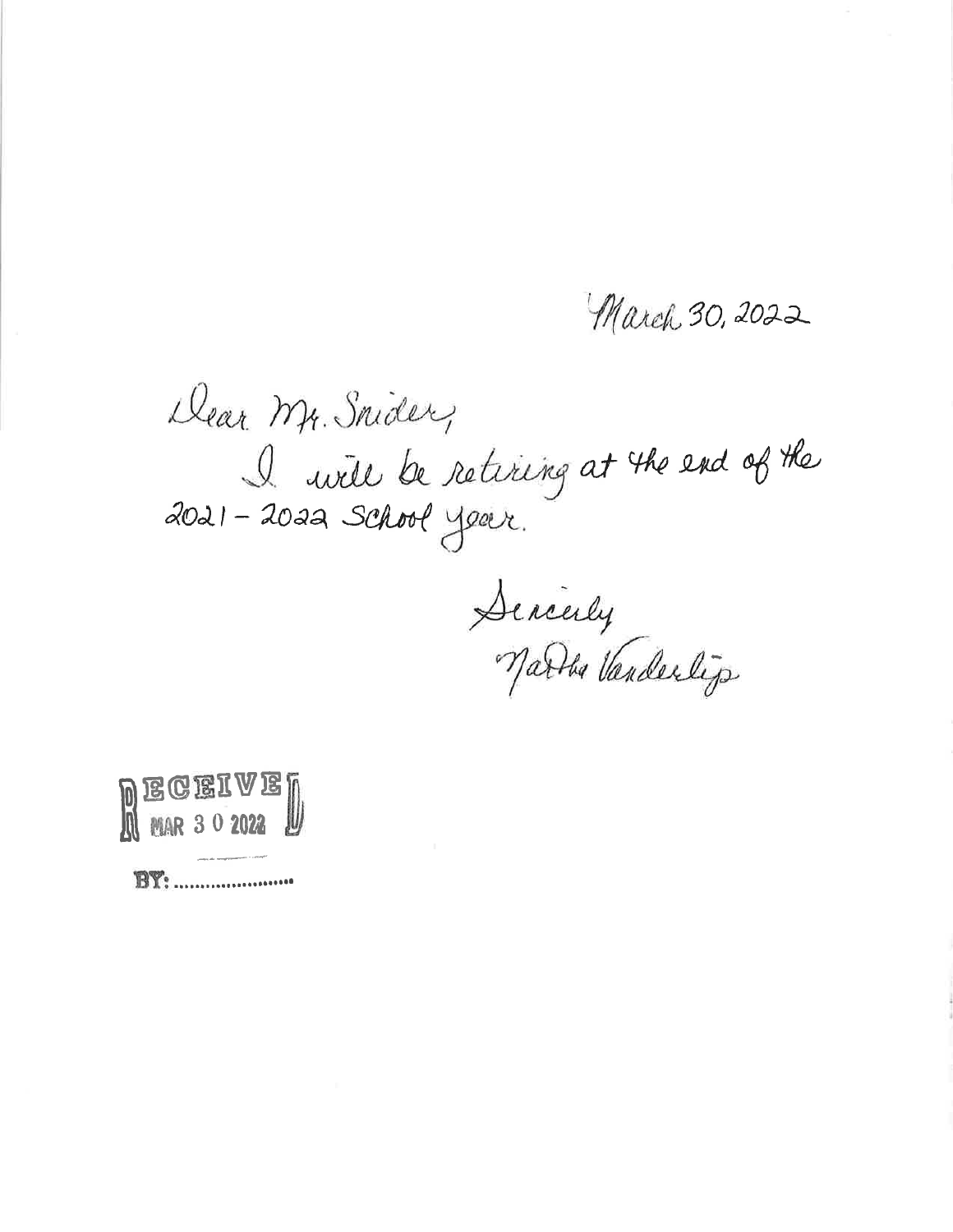| UNATEGO CENTRAL SCHOOL<br>NEW EMPLOYEE APPOINTMENT FORM |
|---------------------------------------------------------|
| ERIN DODRILL<br>NAME:                                   |
| POSITION: SUB. TEACHER, AIDE, LTA                       |
| REPLACES: $N/A$                                         |
| EFFECTIVE DATE: $\frac{4}{5}/22$                        |
| EDUCATION LEVEL: 3 years college                        |
| YEARS OF EXPERIENCE: NONE                               |
| SALARY: STEP_LEVEL_ S as per uncort. SUB RATE           |
| CERTIFICATION: $N \partial N \epsilon$                  |
| COLLEGE: SUNY ONEONTA                                   |
| REFERENCES CONTACTED:                                   |
| 1. JADE STRAUSS, DAMASCENE                              |

| 2. ERIC SCHEER, STUDENT AFFAIRS |  |
|---------------------------------|--|
|                                 |  |

| <b>COMMENTS:</b> |                        | WORK ETHIC: PRE-Service |
|------------------|------------------------|-------------------------|
|                  |                        | OU Deri-ence            |
|                  |                        |                         |
|                  |                        |                         |
|                  | DMINISTRATOR SIGNATURE |                         |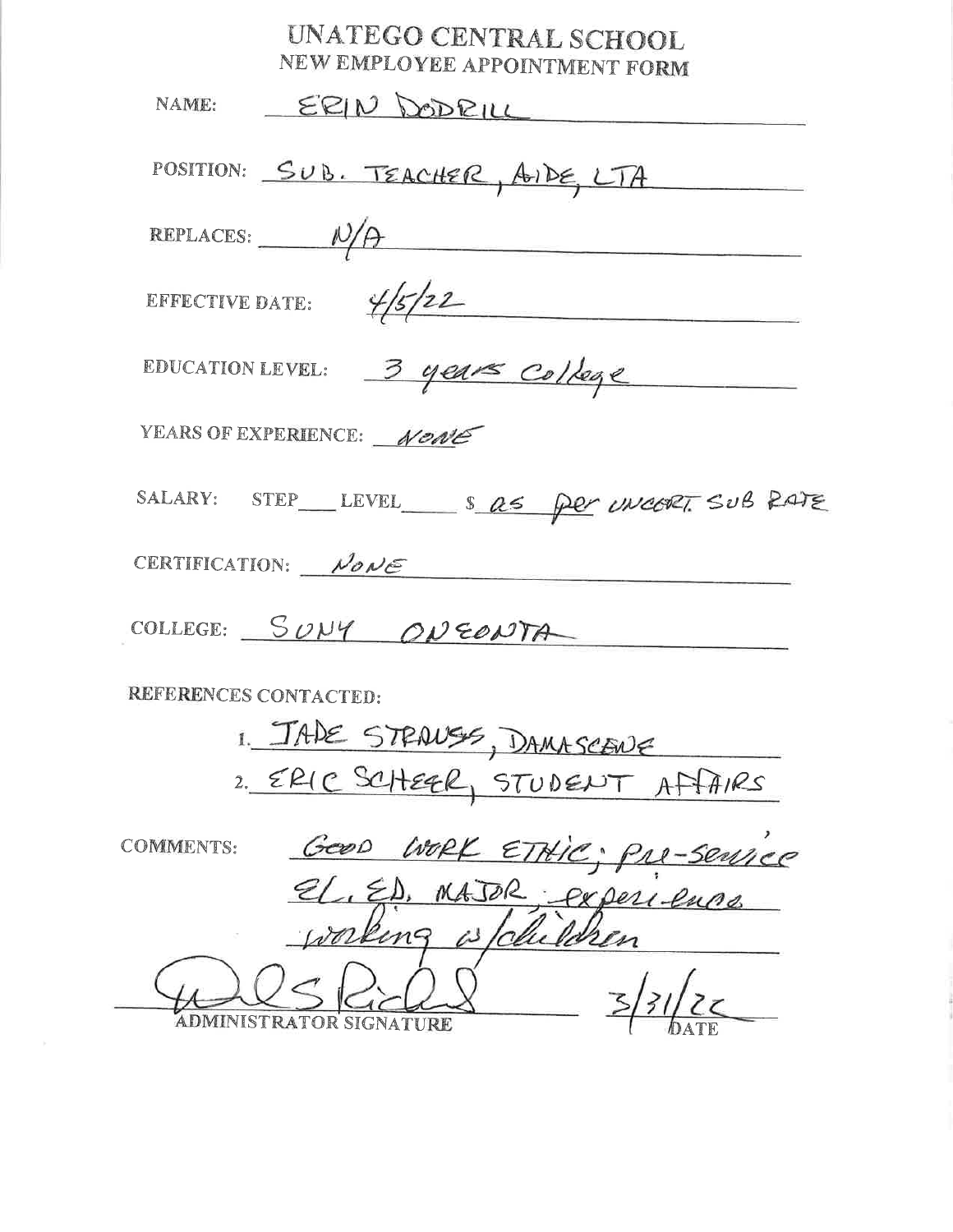# UNATEGO CENTRAL SCHOOL NEW EMPLOYEE APPOINTMENT FORM

| NAME: JOSEPH CANTORI                      |
|-------------------------------------------|
| POSITION: Sub Heacher                     |
| REPLACES: $\frac{\lambda}{4}$             |
| EFFECTIVE DATE: $\frac{4}{5/22}$          |
| EDUCATION LEVEL: BS                       |
| YEARS OF EXPERIENCE:                      |
| SALARY: STEP LEVEL Sas per UNCERT. SUB    |
| CERTIFICATION: NONE                       |
| COLLEGE: SULLY STONY BROOK                |
| REFERENCES CONTACTED:                     |
| 1. Bill BABBAGE, Tennant                  |
| 2. Lorraine Trovato, teacher              |
| BACKGROUND AS TEACHER<br><b>COMMENTS:</b> |
| ASST. Volunteer. Good                     |
| APTITUDE IN<br>MATH ESCIENCE<br>(STER)    |
|                                           |
| ADMINISTRATOR SIGNATURE<br><b>DATE</b>    |

 $\omega$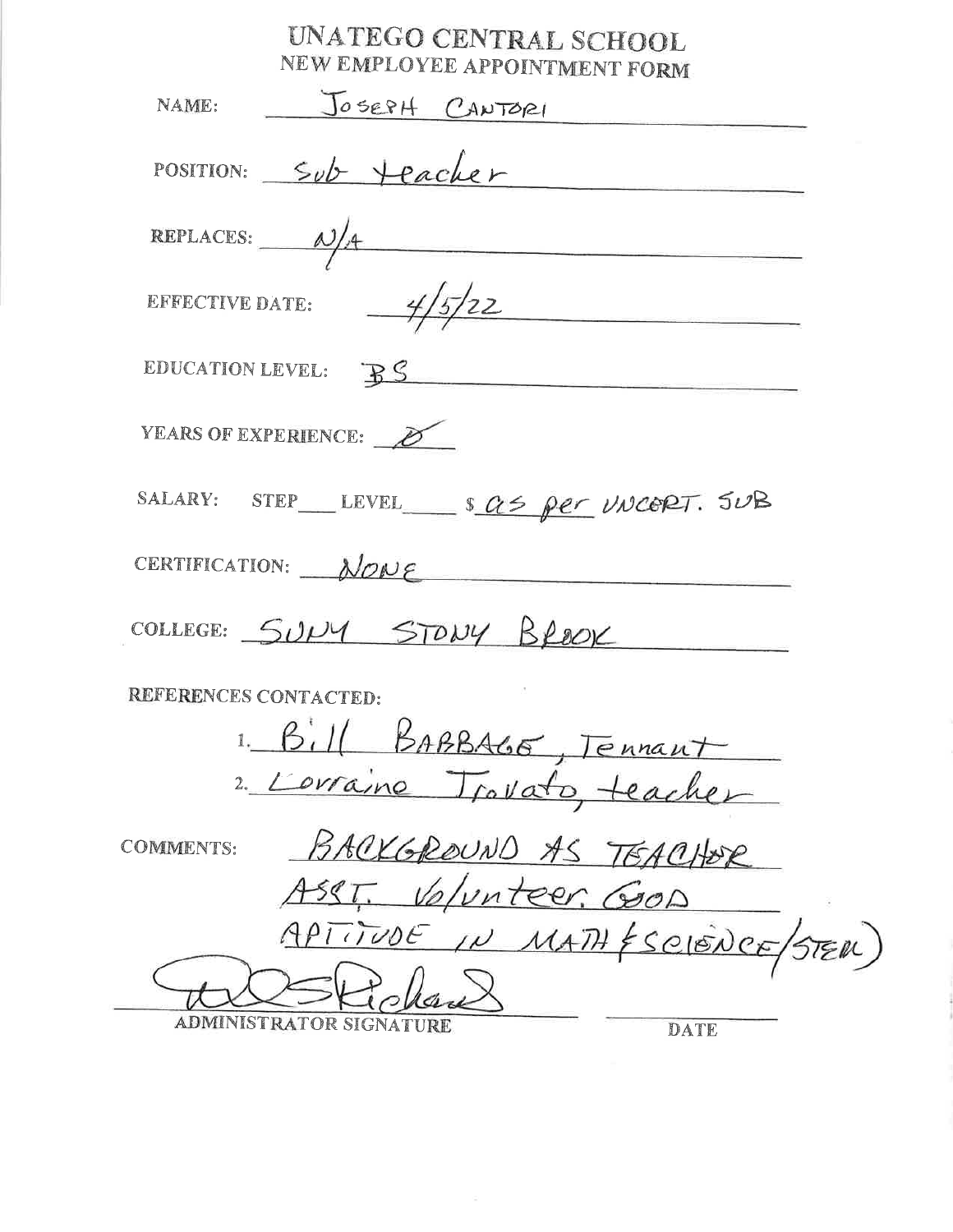March 31st 22'

To whom it may concern, I am writing this letter asking for Unpaid Leave Starting on March 14th 2022. I was absent recently from March  $8^{tn}$ March 29th

If you have any questions, please number to be reached at is



Sincerely, Jordan Deyo Joden Rye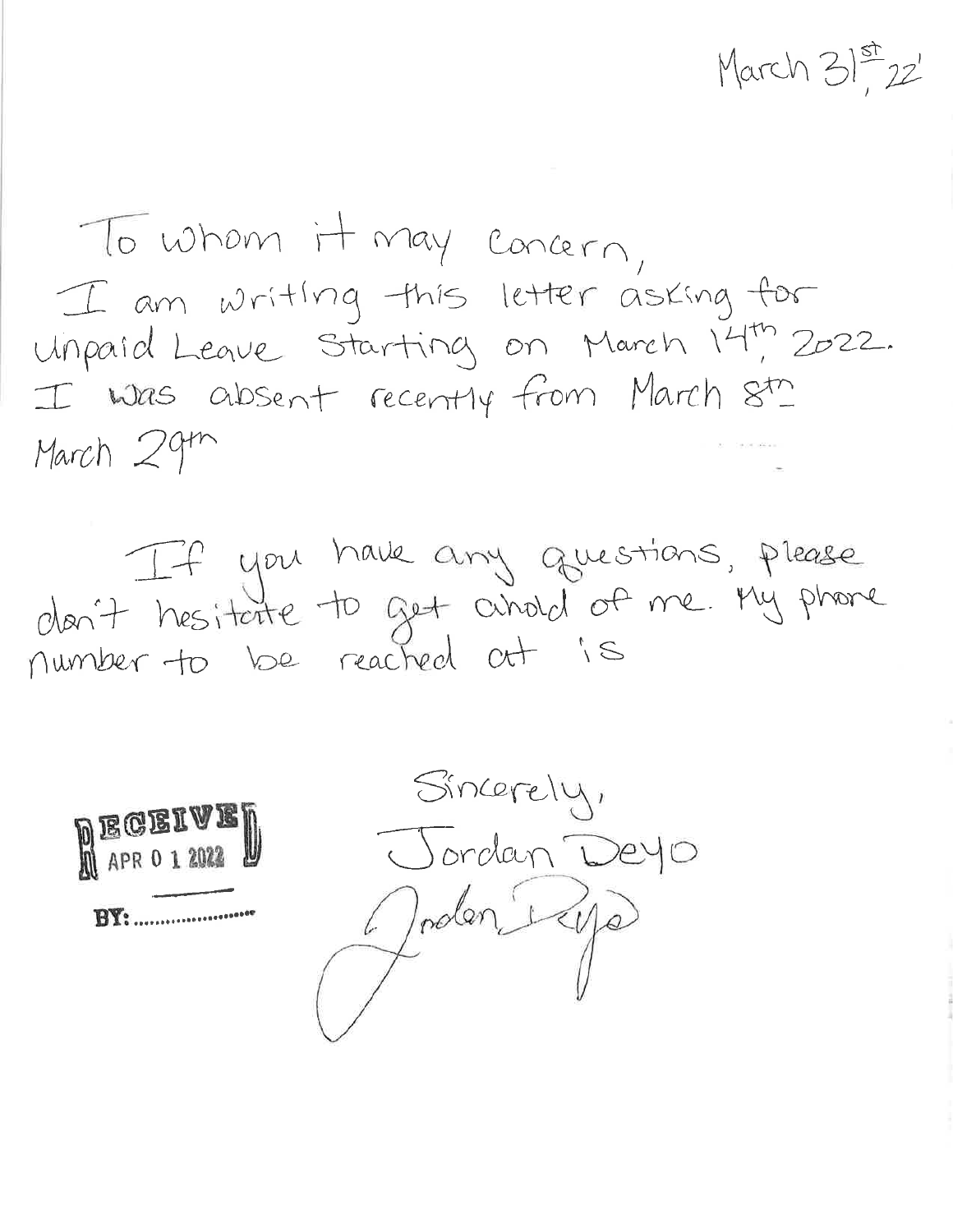Dr. Richards, Superintendent To:

From: Julie Lambiaso, HS Principal  $\left\{\begin{matrix} 1 \\ 1 \end{matrix}\right\}$ 

Date: March 31, 2022

AE Appointment Re:

I am recommending Shannon Adams to the after-school AE program.